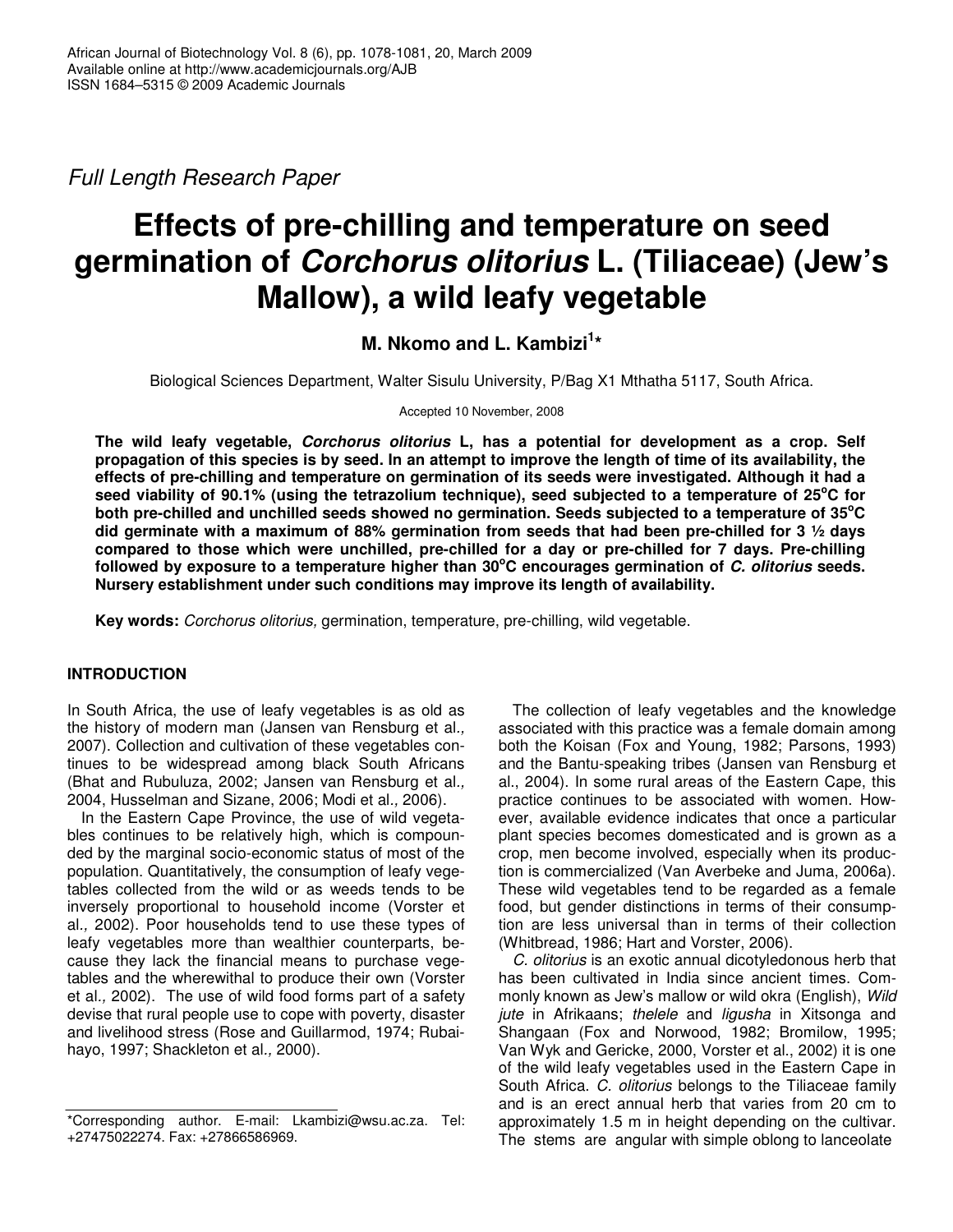leaves that have serrated margins and distinct hair-like teeth at the base. The bright yellow flowers are small and the fruit is an angular capsule. *Corchorus* seeds show a high degree of dormancy which can be broken by means of hot water treatment (Schippers et al., 2002a). It has been recorded to establish naturally from seeds and tolerates a wide range of soils and climates (Oladiran, 1986). In Botswana, attempts to encourage farmers to cultivate this plant have remained fruitless due to poor germination (Velempini et al*.,* 2003).

In South Africa, *C. olitorius* is only harvested from the wild, but it has the potential for development as a crop, particularly in the north and eastern parts of the country. Okra on the other hand is a cultivated crop, albeit on a limited scale (Khuvutlu and Laker, 1993). Many of the vegetable species including *C. olitorius*, especially those that grow as weeds or in the wild, are seasonal and highly perisha-ble. To extend the period during which they are available, different ways of preserving these vegetables have been developed. These mostly are the sun-drying of fresh leaves and the sun-drying of blanched or cooked leaves. Both these methods transform the leafy vegetables into dry products that have prolonged shelf life (Vorster et al., 2005). However, this still falls short in meeting the dem-and for fresh leaves of *C. olitorius.* Moreover, some nutri-ents may be lost during the preservation process.

In the study area natural germination of this plant begins towards the end of spring and grows throughout summer. In this experiment, *C. olitorius* seeds were germinated and seedlings were established in winter well before the onset of spring. This was done in an attempt to ensure availability of fresh leaves of the vegetable for more than one season. In the advent of recent challenges in food security, enhancing germination of *C. olitorius* for possible domestication in the study area may provide an economic and nutritious option.

### **MATERIALS AND METHODS**

#### **Plant collection**

Seeds of *C. olitorius* were harvested from the wild within OR Tambo Municipality in the Eastern Cape. The seeds were collected within 3 weeks of their production whilst flowering was still occurring on the other branches of the plant. Plant identification was done at the Kei herbarium at Walter Sisulu University.

#### **Tetrazolium chloride test**

In ensuring that seeds utilized for the experiment were viable, a seed viability test using the tetrazolium technique (Grabe, 1970) was conducted. Three replicates of 50 seeds each were used. Using the procedure by Peters (2000), the seeds were imbibed for 24 h in water, cut along the margin without damaging the embryo and soaked in colourless 0.1% solution of 2,3,5-triphenyltetrazolium chloride (TTC) solution for 18 h at  $25^{\circ}$ C in the dark (Kambizi et al, 2006). The seeds were removed from TTC solution and washed with distilled water. The seeds were then viewed under a light microscope to observe the stained embryos. Whole embryos of viable seeds appeared bright red in colour.

#### **Germination experiment**

Germination testing was done in 9-cm sterile Petri dishes lined with two Whatman No. 1 filter papers. These were moistened using distilled water, each treatment having three replicates of 50 seeds each. Prior to exposure to these conditions seeds were also subjected to prechilling for 1, 3  $\frac{1}{2}$  and 7 days pre-chilling at 6°C. The effect of temperature on germination was investigated by placing the Petri dishes in incubators set at 25 and 35°C. Seeds were moistened with distilled water via Whitman's filter paper discs and exposed to continuous illumination from white fluorescent tubes. The Petri dishes were examined daily and seed was considered germinated when the radicle was visible. Data collected were subjected to analysis of variance with temperature and pre-chilling as treatments using Microsoft excel 2007.

## **RESULTS AND DISCUSSION**

*C. olitorius* seeds utilized in the tetrazolium test yielded 90.1% viability. In many germination experiments the tetrazolium chloride test has been shown to be in close agreement with germination test results and has been mentioned for over 650 plant species (Moore, 1985; Leist and Krämer, 2003). This high percentage could be attributed to the fact that the seeds were harvested and the germination trials conducted within three weeks. To further support the high percentage obtained, it is possibly due to the use of seeds harvested and tested during the same season.

After the analysis of variance on the results, it was observed that there were significant differences between the treatments as well as the interaction between the treatments as shown by Table 1. Seeds placed at a temperature of 25°C showed no signs of germination. On the other hand those placed at 35°C did germinate, with the percentages ranging from 2 to 88% being the highest across all the replicates. Table 2 shows germination of *C. olitorius* seeds at two different temperatures and three different pre-chilling conditions.

Germination did not occur in any of the seeds placed at a temperature of 25°C in the control and all the prechilled seeds. While those placed at a temperature of 35°C showed signs of germination; this may possibly be due to the fact that *C. olitorius* grows well mostly when day temperatures average 30°C and above. Further looking at the differences found within the seeds placed at a temperature of 35°C as shown on Table 2, there is a significant difference between seeds pre-chilled for 3 ½ days and the rest. Contrary to the study that *Corchorus* seeds show a high degree of dormancy which can be broken by means of hot water treatment (Schippers et al., 2002a), in this experiment seeds subjected to pre-chilling conditions of approximately  $6^{\circ}$ C showed germination. Pre-chilling has also been reported to cause lethal effects on viable seeds (Ren and Tao, 2004) while other studies have implicated cold stratification to break dormancy of viable seeds and enhance germination in many species (Baskin et al., 2001). This may have been the case with *C*. *olitorius* in this investigation. Results showed that seeds pre-chilled for a day and seven days had lower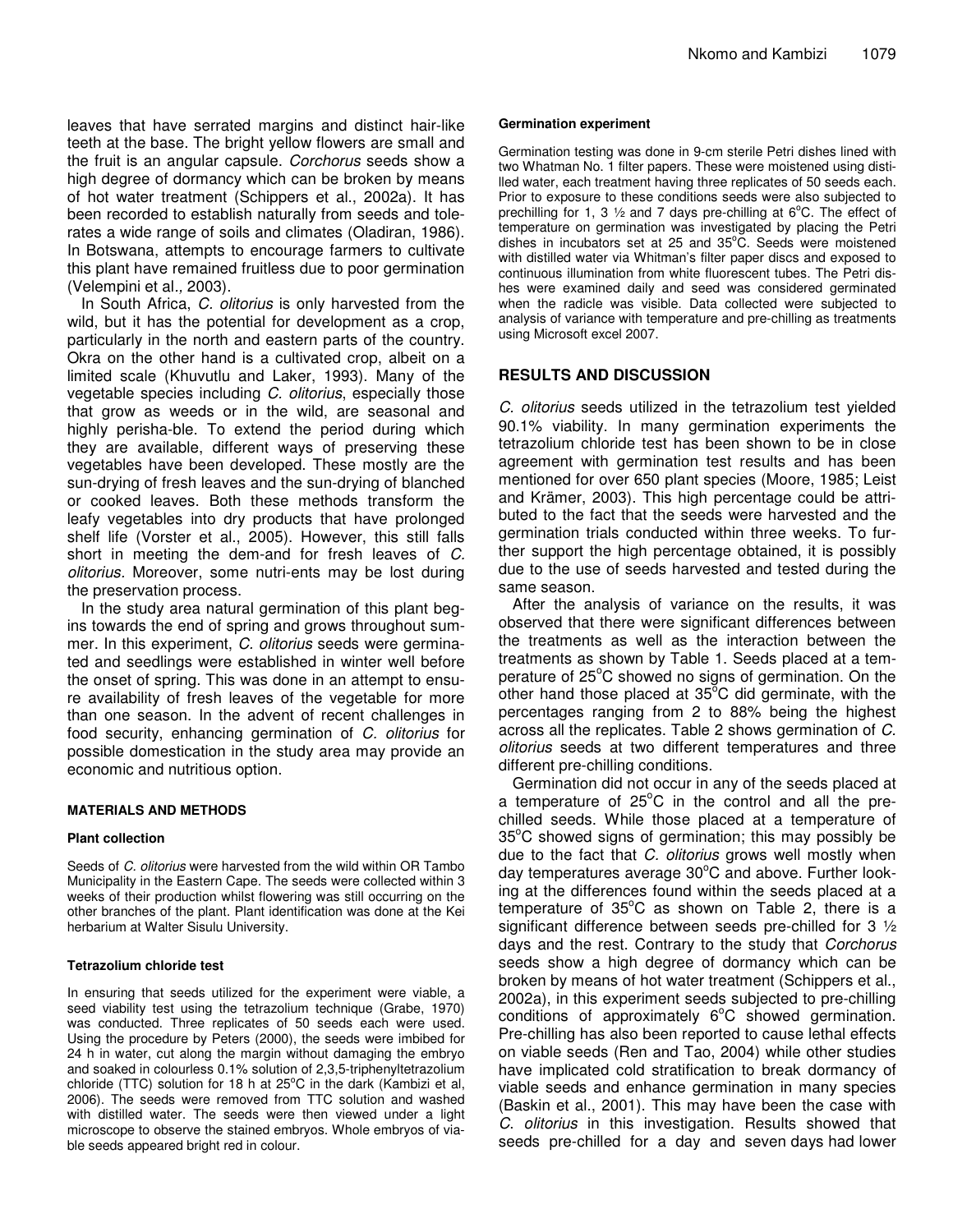| Source of variation | SS        | df | ΜS       | Comp F   | <b>F</b> at 1% | F at $5%$ |
|---------------------|-----------|----|----------|----------|----------------|-----------|
| Temperature         | 2562.667  |    | 2562.667 | 141.0642 | 8.530          | 4.494     |
| Pre-chilling        | 5984      | 3  | 1994.667 | 109.798  | 5.292          | 3.239     |
| Interaction         | 5984      | 3  | 1994.667 | 109.798  | 5.292          | 3.239     |
| Within              | 290.667   | 16 | 18.167   |          |                |           |
| Total               | 14821.333 | 23 |          |          |                |           |

**Table 1.** Analysis of variance of seed germination in *Corchorus olitorius.*

\*Significant at (*P*> 0.01).

**Table 2.** Germination of *Corchorus olitorius* seeds at two different temperatures and three different pre-chilling conditions.

| <b>Pre-chilling treatment</b> | <b>Temperature</b> |                |               |  |
|-------------------------------|--------------------|----------------|---------------|--|
|                               | $25^{\circ}$ C     | $35^{\circ}$ C |               |  |
| Untreated (Control)           | 0                  | 3.33           | $(4.163)^{b}$ |  |
| Pre-chilled for 1 day         | 0                  | 1.33           | $(1.154)^{b}$ |  |
| Pre-chilled for 3 1/2 days    | 0                  | 75.33          | $(11.101)^a$  |  |
| Pre-chilled for 7 days        |                    | 0.67           | 1.154         |  |

Each value represents mean percentage germination with standard deviation in parenthesis. Means followed by the same superscript do not differ significantly (*P*>0.01).

germination percentages as compared to those pre-chilled for three and a half days. The trend observed shows a low percentage from one day followed by a sharp percentage spike or exponential increase for those prechilled for 3  $\frac{1}{2}$  days, followed by a sharp decrease as the number of days increased.

However, several other experiments involving pre-chilling of seeds for plant species that grow mostly in summer have revealed that seeds pre-chilled for usually approximately 7 days have the highest germination percentages (Baskin et al*.*, 2001). This was not the case in this experiment as the highest was observed in seeds pre-chilled for 3 ½ days. This may probably be that the pre-chilling plays a pivotal role in the number of days that will result in the highest percentage germination. If the temperature was considerably lower than 6°C then the peak percentage germination may probably be observed on different prechilling days than 3½. The pre-chilling treatment conditions may actually be simulating the events that occur during the winter season just before the onset of summer.

The highest average percentage germination of 75.3% is not excessively far-off the viability of 90.1% obtained from the TTC test. This may also explain the high natural regeneration, as the dormancy will be as low as 14.8% using the high germination of 75.3% and a viability of 90.1%. Nursery establishment of *C. olitorius* under the conditions investigated in this experiment may be utilized to ensure availability of its seedlings well before the onset of summer thereby lengthening the period of usage during each year and to reinforce efforts to domesticate it in the Eastern Cape, South Africa.

# **ACKNOWLEDGEMENT**

This research was supported by Walter Sisulu University and the National Research Foundation of South Africa.

#### **REFERENCES**

- Baskin CC, Milberg P, Andersson L, Baskin JM (2001). Seed dormancy breaking and germination requirements of *Drosera anglica*, an insectivorous species of the Northern Hemisphere. Acta Oecol. 12: 1- 8
- Bhat RB, Rubuluza T (2002). The biodiversity of traditional vegetables of the Transkei region in the Eastern Cape of South Africa. S. Afr. J. Bot 68(1): 94-99.
- Bromilow C (1995). Problem plants of South Africa. Briza Publications, Pretoria, South Africa. p. 315.
- Fox FW, Norwood Young ME (1982). Food from the Veld: Edible Wild Plants of Southern Africa. Delta Books, Johannesburg, South Africa. p. 399.
- Grabe DF (1970). Tetrazolium testing handbook for agricultural seeds. Association of Official Seed Analysts, Contribution No. 29 to the Handbook of seed testing.
- Hart TGB, Vorster HJ (2006). Indigenous Knowledge on the South African Landscape Potentials for Agricultural Development. Urban, Rural and Economic Development Programme. Occasional paper No 1. HSRC Press, Cape Town, South Africa. p. 52.
- Husselman M, Sizane N (2006). Imifino. A Guide to the use of Wild Leafy Vegetables in the Eastern Cape. ISER Monograph Two. Institute for Social and Economic Research, Rhodes University, Grahamstown, South Africa.
- Jansen Van Rensburg WS, Venter SL, Netshiluvhu TR, Van Den Heever E, Vorster HJ, De Ronde JA (2004). The role of indigenous leafy vegetables in combating hunger and malnutrition. S. Afr. J. Bot. 70(1): 52-59.
- Jansen Van Rensburg WS, Van Averbeke W, Slabbert R, Faber M, Van Jaarsveld P, Van Heerden I, Wenhold F, Oelofse A (2007). African leafy vegetables in South Africa. Water SA Vol 33 No. 3 (Special Edition). Available from http://www.wrc.org.za.
- Kambizi L, Adebola PO, Afolayan AJ (2006). Effects of temperature, pre-chilling and light on germination of *Withania somniifera* a high value medicinal plant. S. Afr. J. Bot. 72: 11-14.
- Khuvutlu I, Laker MC (1993). Identifying constraints and opportunities for farmers at Middle Letaba Irrigation Project using a low cost appraisal approach. FSRE-E South. Afr. Newslett. 5. 6-16.
- Leist N, Krämer S (2003). ISTA Working Sheets on Tetrazolium testing: Volume 1. Agricultural Vegetable and Horticultural Species, 1st Edn, p. 176.
- Modi M, Modi A, Hendriks S (2006). Potential role for wild vegetables in household food security: a preliminary case study in KwaZulu-Natal, S. Afr. J. Food Agric. Nutr. Dev. 6(1): 1-13.
- Moore RP (1985). Handbook on Tetrazolium Testing, 1st Edn, International Seed Testing Association, Zurich, Switzerland, p. 99.
- Oladiran JA (1986). Effect of stage of harvesting and seed treatment on germination, seedling emergence and growth in *Corchorus olitorius* 'Oniyaya'. Sci. Hortic. 28: 227-233.